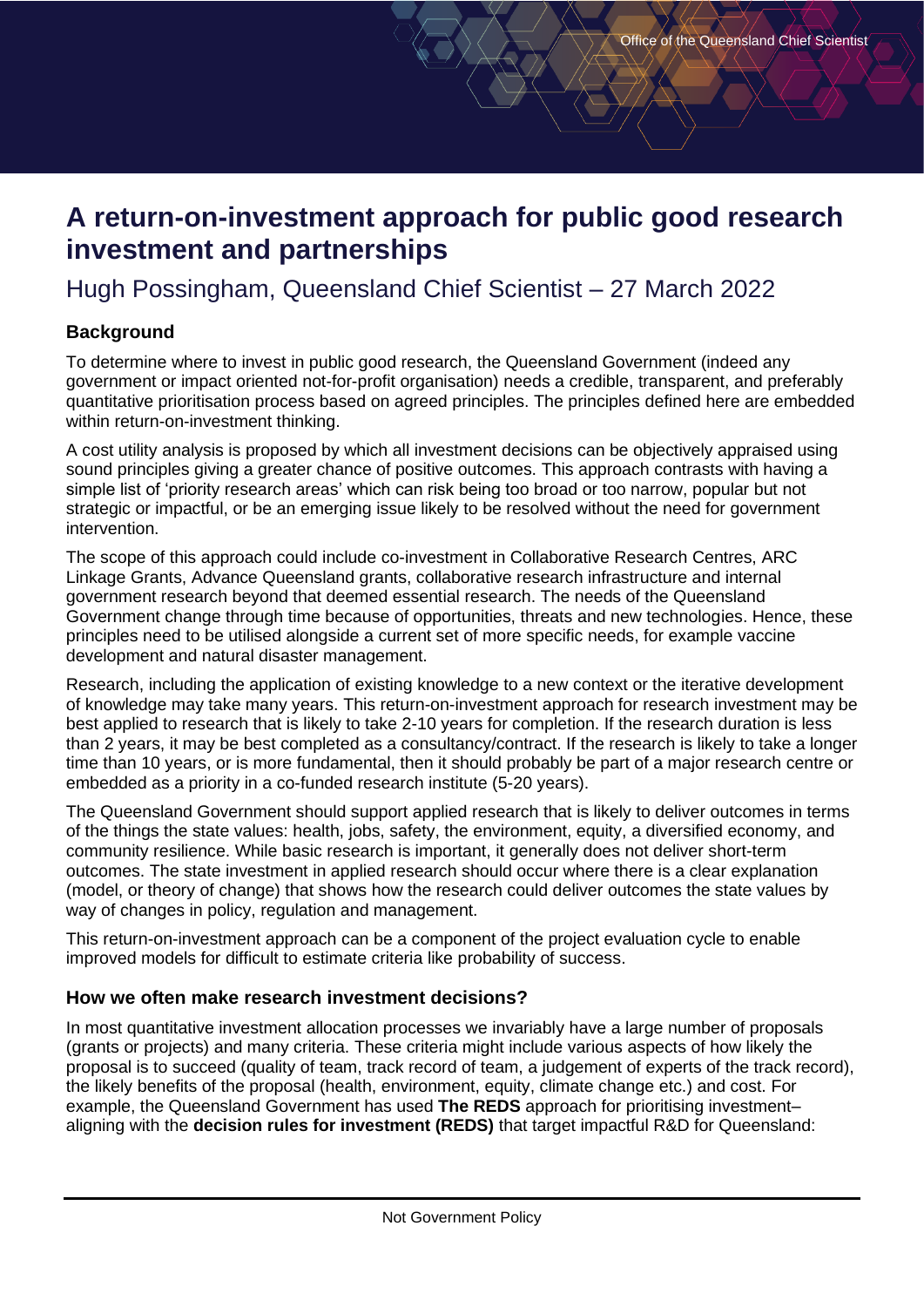- Real future impact delivering economic, environmental, and social benefits that are measurable and translate to end-user benefit.
- External commitment attracting and leveraging funding and resources from collaborators.
- Distinctive angle targeting comparative advantage and uniqueness.
- Scaling towards critical mass addressing the global opportunity.

While all these criteria are very logical, what happens in practice is that numbers are then assigned for 5- 10 criteria that are then summed. For example, we might consider a proposal and give it scores for ten criteria: climate change, equity, health, biodiversity, project team capability, likelihood of commercialisation, leverage, unique Queensland advantage, cost and potential to scale. This process is much better than an *ad hoc* non-quantitative approach, but suffers from the assumption that all criteria are equal (and if we do weight them, then we need arbitrary weightings for ten criteria). As a result, feasibility and cost, which are as important as net benefit, become far less important (and sometimes ignored). However, logically, a project that is half the cost is twice as good, and a project that has a chance of success of 10 per cent is ten times less valuable than a sure thing, all other factors being equal.

Consequently, we suggest a more rigorous return-on-investment approach.

### **What are the principles?**

The best research is *likely* to *cost-effectively* deliver *outcomes* for Queenslanders in terms of health, jobs, safety, the environment, equity, economic resilience, and others via policy, regulation and management, above and beyond what would otherwise have happened (the *counterfactual*) in a timely fashion. This single sentence encapsulates the four driving principles for research investment in a project that drive the return-on-investment equation:

#### *Benefit above and beyond what would otherwise have happened if we did nothing (B) times the chance the research would NOT have otherwise happened in a timely fashion without investment (P) times the probability of successful implementation of the research (S) divided by cost to the Queensland Government (C).*

Or as a mathematical equation:  $BPS/C$ 

In other words, the four driving principles described above are the parameters of the cost utility equation BPS / C which can be used to rank research investment opportunities. Notably, there are no arbitrary weightings, indeed, logically, each factor is equally important. Each of these parameters, or variables, are described in more detail below.

- 1. *Benefits (Outcomes)* (*B)* substantial benefits, are better than small benefits. Benefits are the priorities of government and they should be quantified. For example, the health outcomes of any health research project can be expressed in the improved quality life years it delivers (QALYs), while environmental research projects can be quantified in terms of  $CO<sub>2</sub>$  equivalents (climate change) and/or number of species saved (benefits). Some projects deliver on multiple outcomes – to compare benefits across multiple outcomes we will use a trade-off analysis and/or weighted sum. This approach is reflected in the term *Benefit (B)*. For example, a research project on forestry practices might deliver improved safety and hence 10 QALYs per year and a reduction in terms of 0.1 Gt of CO<sub>2</sub> equivalents, so  $B = \alpha(10) + (1 - \alpha)0.1$  where  $\alpha$  is varied to reflect our emphasis on safety, relative to climate change. This is the only time we need an arbitrary weighting in this approach.
- 2. *Would not otherwise have happened (P) –* the Queensland Government investment needs to be important, if not essential, to the success or speed of the project. Research that would otherwise have been carried out without Queensland Government investment, or happened too slowly with state support, is not a high priority. This concept is reflected in the term *above and beyond what would otherwise have happened if we did nothing (P)* which will often be a probability. For example, if the research project on forestry practices is unique to Queensland and nobody else is working on this topic, then we multiply by 1. But if the same work is being conducted in three other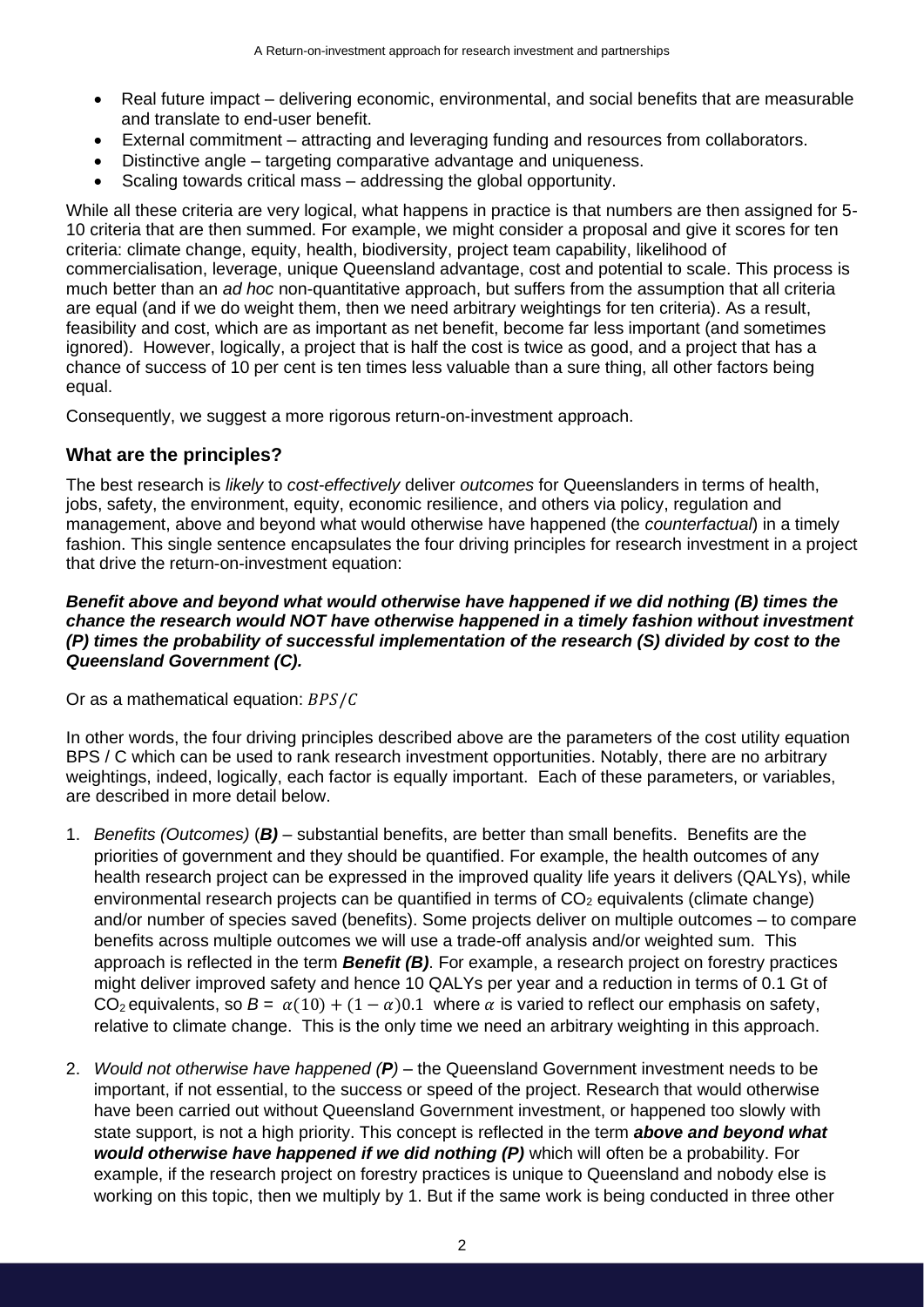places, then we might assign a value  $P = 0.2$  because we think there is an 80 per cent chance someone else will solve our problem.

- 3. *Likely* to be successful and deliver impact (*S*) the research has a high chance of delivering the outcomes. High likelihood research is research that:
	- is likely to be successful (which depends on the research team track record and talent base, facilities etc.)
	- is likely to be implemented (it delivers results where there is a clear model that connects the research results to new policy, regulation and management that can be feasibly implemented)
	- is delivered in time to realise the benefits.

Hence there are three components to *"Likely"* (often called feasibility or probability of success). In the equation this is **Chance the research delivers that outcome (S)**. For example, if the research project on forestry practices is being carried out by a well-qualified team that has already delivered research that gets implemented, and we can foresee no obvious social or economic impediment to a change in management practices in this sector then, based on past experience, we might estimate S is 0.8.

4. *Cost-effective (C) –* cheaper research and research with greater leverage is better. Cost is often ignored or considered a minor factor, but it is very important due to the power of the denominator of the equation, just as important as the outcomes component. Cost should be the cost to the government and calculated using full-cost accounting approaches). In the equation this is **Cost to State Government (C)**.

Ideally these four factors are combined in a single quantitative assessment to determine the return-oninvestment from research investment. However, to reduce the options, it is often convenient to have some 'drop-dead' selection process to filter out projects before return-on-investment analysis is implemented.

Examples of 'drop-dead' criteria to quickly select projects unlikely to be investable include:

- 1. Projects that far exceed existing budgets, resulting in a huge C.
- 2. Research projects which are soon to be completed by other organisations, resulting in a very low P.
- 3. Applicants/partners have no expertise in area, a very poor track record, or a substantial skills gap, resulting in a very low S.
- 4. The project is deemed unlikely to have any impact on decisions, management or policy e.g. below 10 per cent (or  $S < 0.1$ ).
- 5. Small benefits (B) e.g. in conservation this might mean benefit to a very small area or one relatively unimportant species.

Once projects have been filtered, then the return-on-investment formula can be used to help inform choices around the prioritisation of limited resources.

### **Notes**

- 1. The estimate of *likelihood of success* is, ideally, the product of three probabilities:
	- the chance that the project is technically feasible (growing potatoes on Mars may be a long shot)
	- the chance the results of the project is socially and economically possible to implement
	- and the chance the project does deliver an advance that is sufficiently profitable and different to be implemented (a new herbicide that is 5 per cent more effective probably won't get manufactured as the gains are negligible).
- 2. The counterfactual (*what would have happened otherwise*) can be hard to estimate and often we may not be able to estimate this probability. To create a counterfactual of what would happen if we invested nothing in a project requires bold foresight.